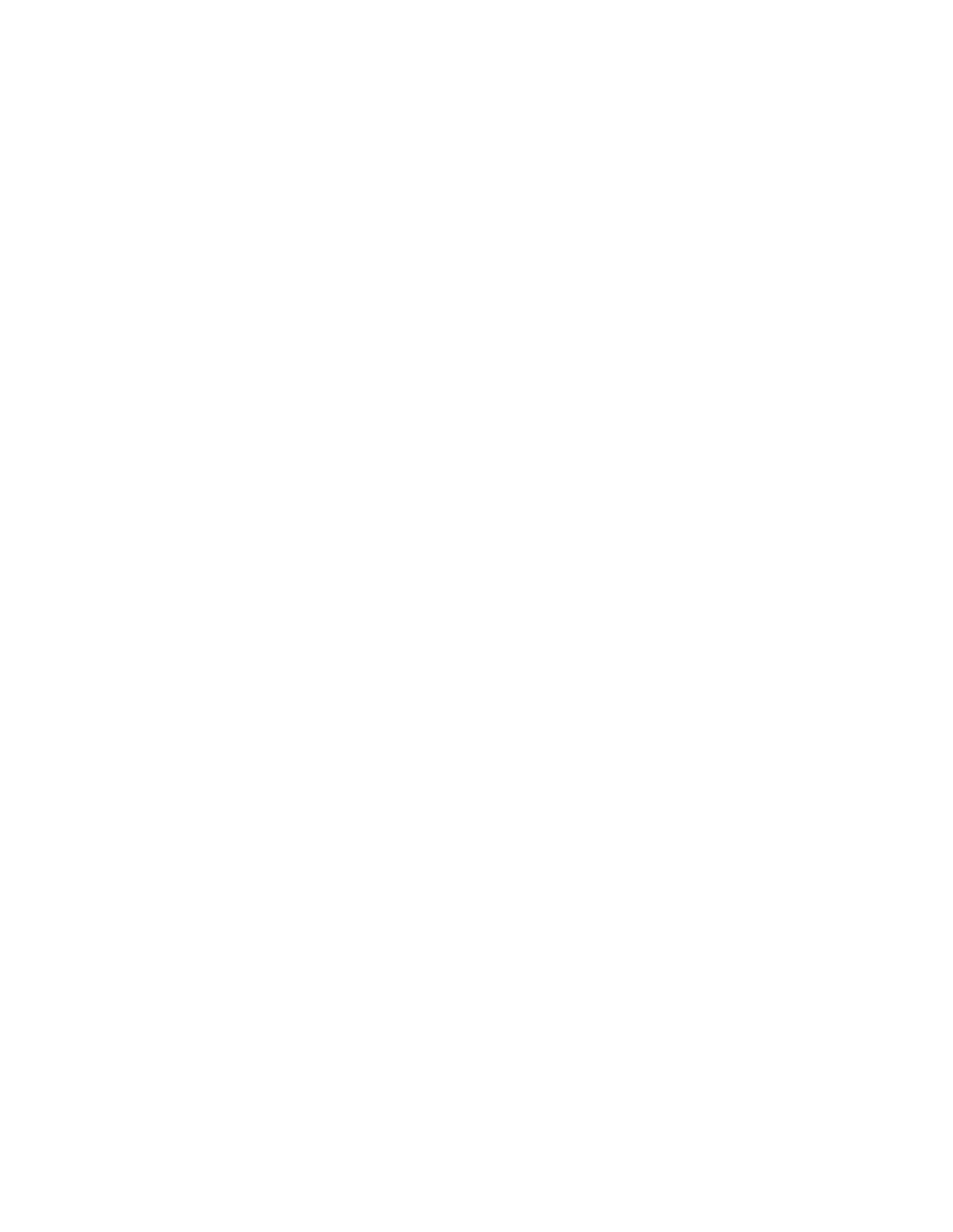## Building Regulations 2014

## **Technical Guidance Document K**

## Stairways, Ladders, Ramps and Guards

BAILE ÁTHA CLIATH ARNA FHOILSIÚ AG OIFIG AN tSOLÁTHAIR Le ceannach díreach ó FOILSEACHÁIN RIALTAIS, 52 FAICHE STIABHNA, BAILE ÁTHA CLIATH 2 (Teil: 01 – 6476834 nó 1890 213434; Fax 01 – 6476843) nó trí aon díoltóir leabhar.

DUBLIN PUBLISHED BY THE STATIONERY OFFICE To be purchased from GOVERNMENT PUBLICATIONS, 52 ST. STEPHEN'S GREEN, DUBLIN 2. (Tel: 01 – 6476834 or 1890 213434; Fax: 01 – 6476843) or through any bookseller.

Price €x.xx ISBN xxx-x-xxxx-xxxx-x

 $\overline{\phantom{a}}$  , and the set of the set of the set of the set of the set of the set of the set of the set of the set of the set of the set of the set of the set of the set of the set of the set of the set of the set of the s

 $\frac{1}{2}$ 



Printed on recycled paper containing a minimum of 75% post-consumer waste



Comhshaol, Pobal agus Rialtas Áitiúil Environment, Community and Local Government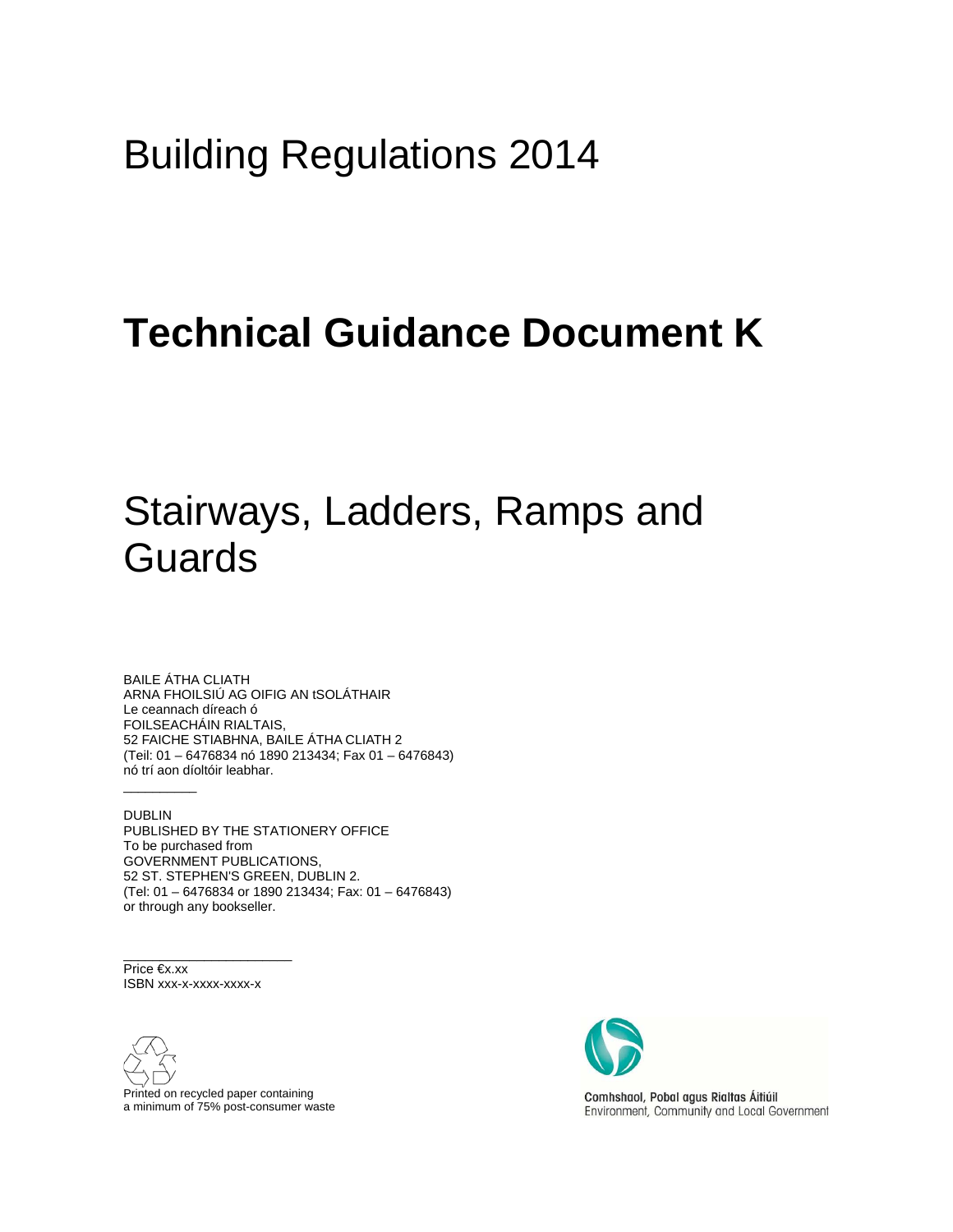© Government of Ireland 2014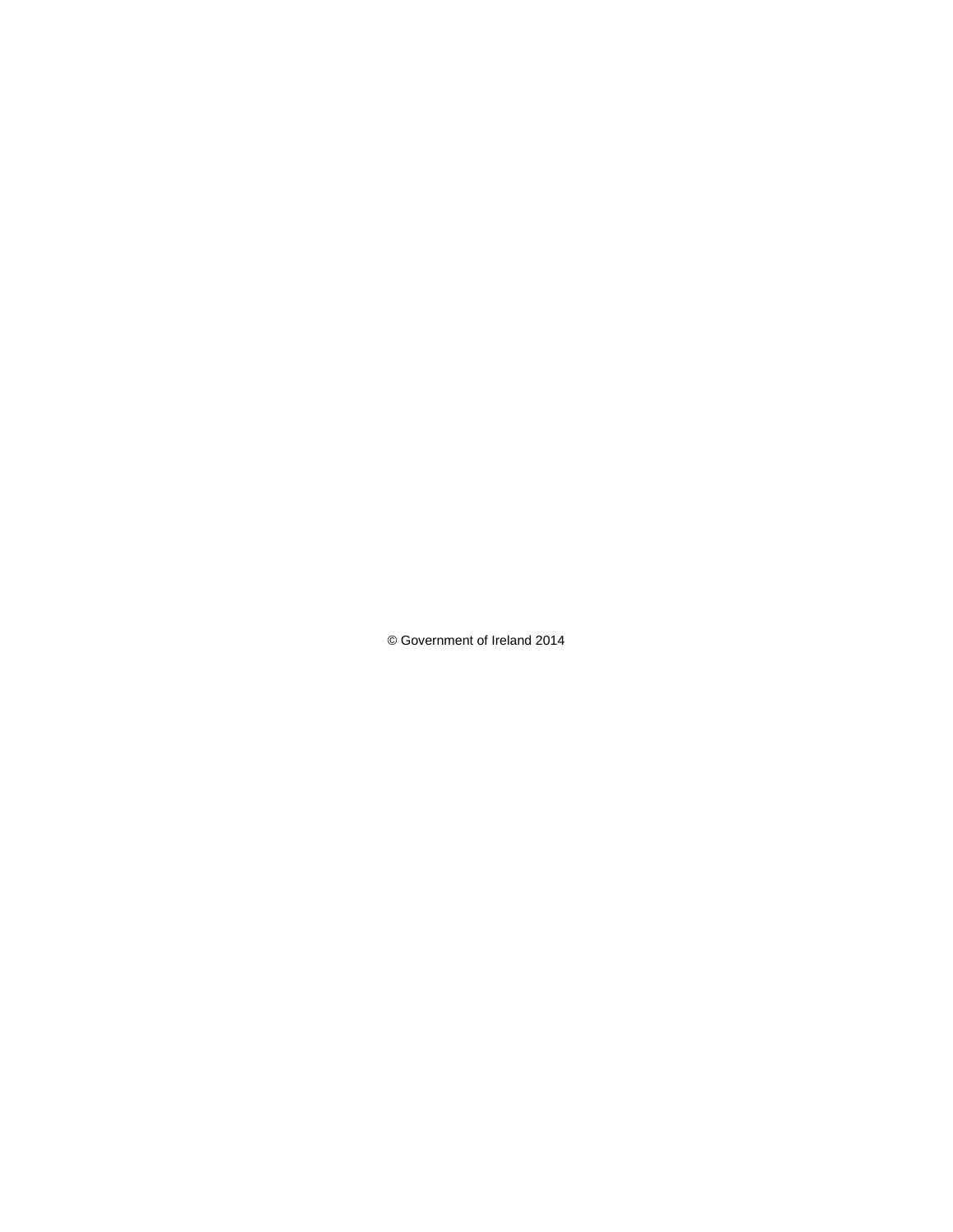### **Contents**

|                                                                                                                                                                                                                                                                                | Page                                                                                                    |
|--------------------------------------------------------------------------------------------------------------------------------------------------------------------------------------------------------------------------------------------------------------------------------|---------------------------------------------------------------------------------------------------------|
| <b>Introduction</b><br><b>Transitional arrangements</b><br>The Guidance<br><b>Existing buildings</b><br><b>Technical specifications</b><br>Materials and workmanship<br>Interpretation                                                                                         | $\mathbf{2}$<br>$\overline{2}$<br>$\overline{2}$<br>$\overline{\mathbf{c}}$<br>$\overline{2}$<br>3<br>3 |
| <b>Part K - The Requirement</b>                                                                                                                                                                                                                                                | 4                                                                                                       |
| <b>Section 1</b><br><b>Stairways, Ladders and Ramps</b><br>Introduction                                                                                                                                                                                                        | 5<br>5                                                                                                  |
| Sub-section 1.1<br><b>Stairways and Ladders</b><br>Rise, going and pitch<br>Construction of steps<br>Headroom<br>Widths of stairs<br>Length of flights<br>Landings<br>Loft conversions<br><b>Fixed ladders</b><br>Handrails<br>Guarding<br>Further guidance<br>Sub-section 1.2 | 5<br>5<br>5<br>7<br>$\overline{7}$<br>8<br>8<br>8<br>9<br>9<br>9<br>9<br>10<br>10                       |
| Ramps                                                                                                                                                                                                                                                                          | 10                                                                                                      |
| <b>Section 2</b><br><b>Pedestrian and Vehicle Barriers</b><br>Introduction<br>Pedestrian guarding<br>Prevention of falls from windows<br><b>Vehicle barriers</b><br><b>Standards and publications</b>                                                                          | 12<br>12 <sup>2</sup><br>13<br>13<br>13<br>15                                                           |
| Other standards and publications                                                                                                                                                                                                                                               | 16                                                                                                      |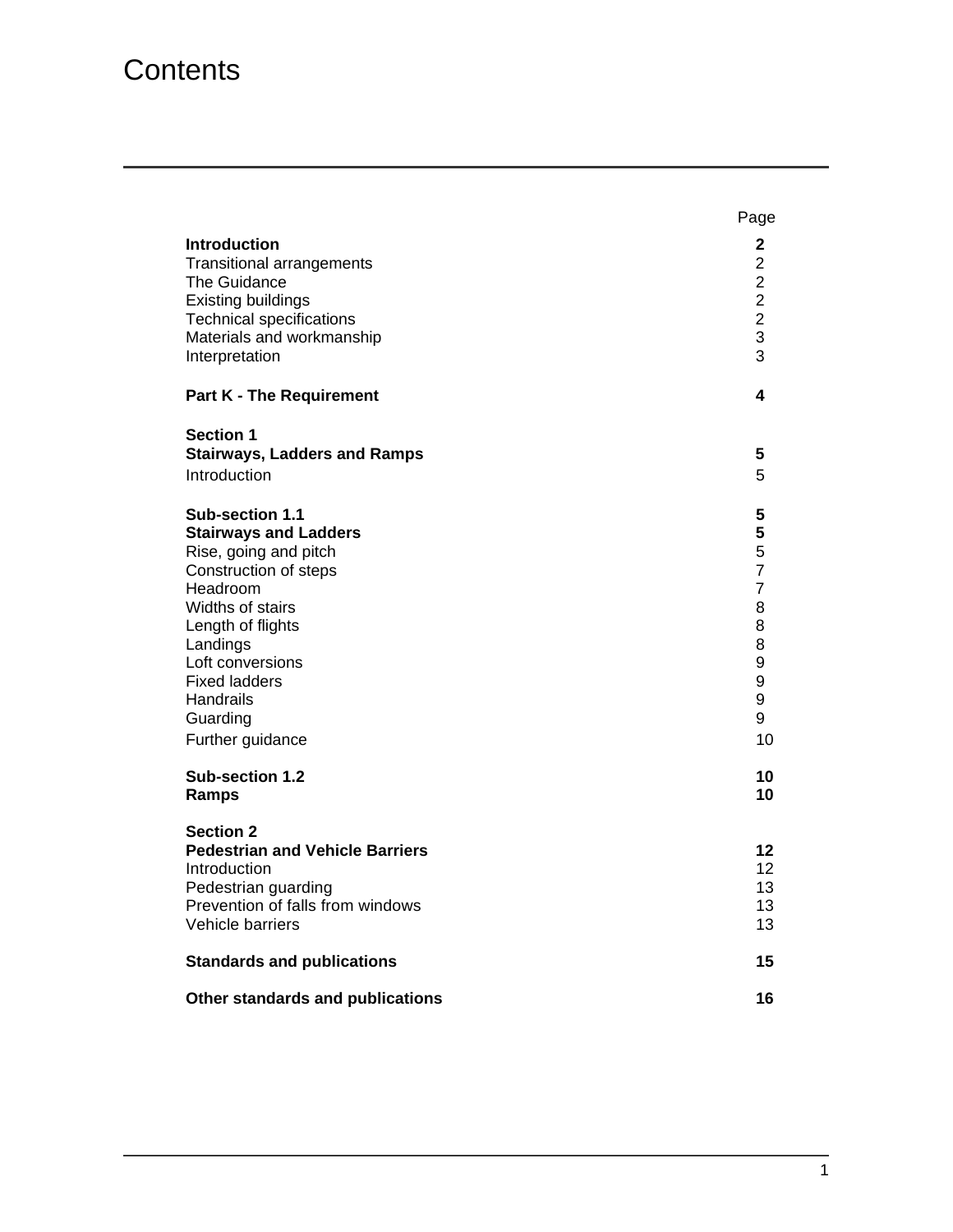### Building Regulations 2014 Technical Guidance Document K Stairways, Ladders, Ramps and Guards

#### **Introduction**

This document has been published by the Minister for the Environment, Community and Local Government under article 7 of the Building Regulations 1997. It provides guidance in relation to Part K of the Second Schedule to the Regulations. The document should be read in conjunction with the Building Regulations 1997 to 2014. and other documents published under these Regulations.

In general, Building Regulations apply to the construction of new buildings and to extensions and material alterations to buildings. In addition, certain parts of the Regulations apply to existing buildings where a material change of use takes place. Otherwise, Building Regulations do not apply to buildings constructed prior to 1 June, 1992.

#### **Transitional arrangements**

In general, this document applies to works, or buildings in which a material change of use takes place, where the works or the change of use commence or takes place, as the case may be, on or after 1 January 2015. Technical Guidance Document K - Stairways, Ladders, Ramps and Guards, dated 1997, also ceases to have effect from that date.

#### **The Guidance**

The materials, methods of construction, standards and other specifications (including technical specifications) which are referred to in this document are those which are likely to be suitable for the purposes of the Regulations. Where works are carried out in accordance with the guidance in this document, this will, prima facie, indicate compliance with Part K of the Second Schedule to the Building Regulations. However, the adoption of an approach other than that outlined in the guidance is not precluded provided that the relevant requirements of the Regulations are complied with. Those involved in the design and construction of a building may be required by the relevant building control

authority to provide such evidence as is necessary to establish that the requirements of the Building Regulations are being complied with.

#### **Existing buildings**

In the case of material alterations or changes of use of existing buildings, the adoption without modification of the guidance in this document may not, in all circumstances, be appropriate. In particular, the adherence to guidance, including codes, standards or technical specifications, intended for application to new work may be unduly restrictive or impracticable. Buildings of architectural or historical interest are especially likely to give rise to such circumstances. In these situations, alternative approaches based on the principles contained in the document may be more relevant and should be considered.

#### **Technical Specifications**

Building Regulations are made for specific purposes, e.g. to provide, in relation to buildings, for the health, safety and welfare of persons, the conservation of energy and access for people with disabilities. Technical specifications (including harmonised European Standards, European Technical Assessments, National Standards and Agrément Certificates) are relevant to the extent that they relate to these considerations. Any reference to a technical specification is a reference to so much of the specification as is relevant in the context in which it arises. Technical specifications may also address other aspects not covered by the Regulations.

A reference to a technical specification is to the latest edition (including any amendments, supplements or addenda) current at the date of publication of this Technical Guidance Document. However, if this version of the technical specification is subsequently revised or updated by the issuing body, the new version may be used as a source of guidance provided that it continues to address the relevant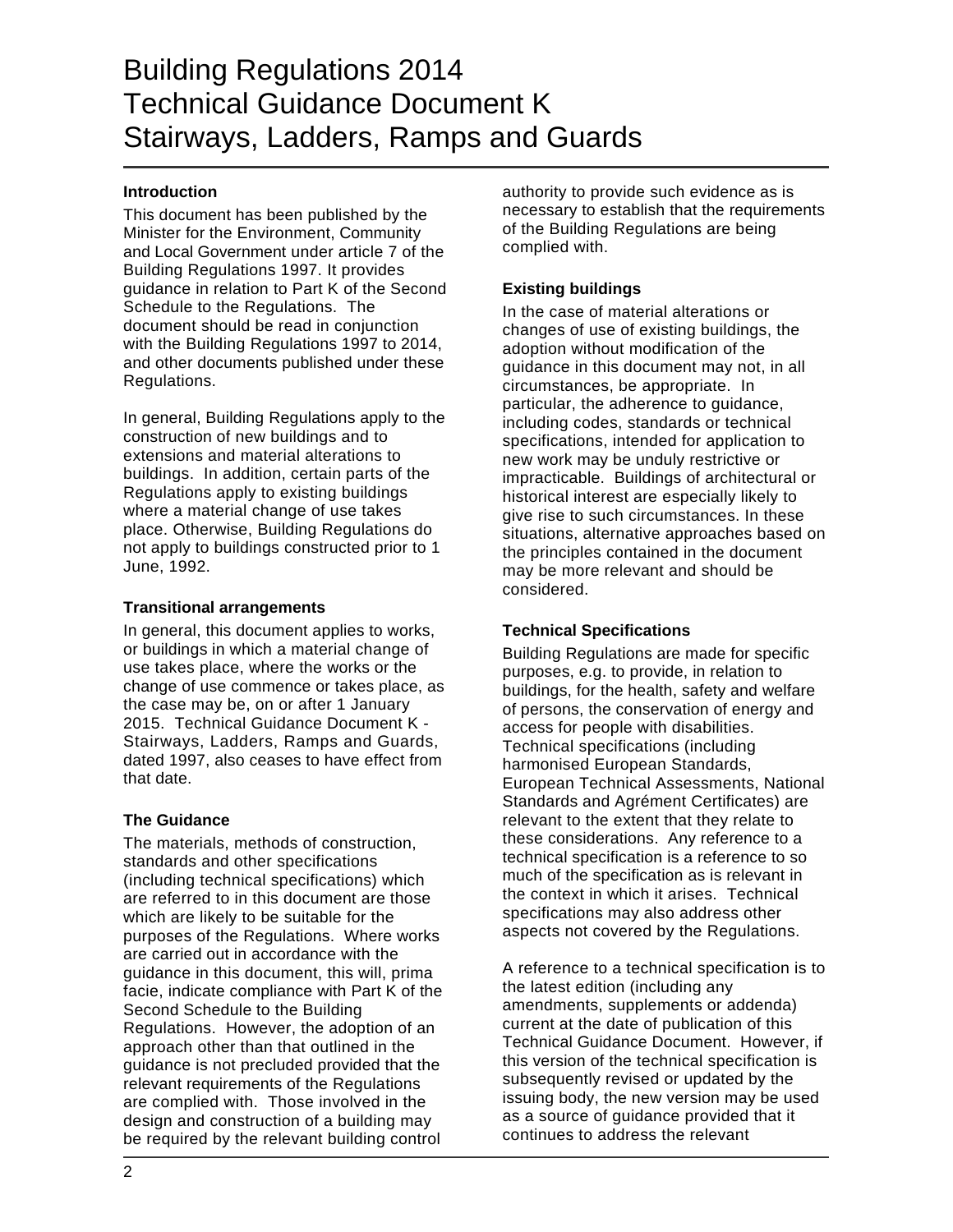requirements of the Regulations.

#### **Materials and workmanship**

Under Part D of the Second Schedule to the Building Regulations, building work to which the Regulations apply must be carried out with proper materials and in a workmanlike manner. Guidance in relation to compliance with Part D is contained in Technical Guidance Document D.

#### **Interpretation**

In this document, a reference to a section, sub-section, part, paragraph or diagram is, unless otherwise stated, a reference to a section, sub-section, part, paragraph or diagram, as the case may be, of this document. A reference to another Technical Guidance Document is a reference to the latest edition of a document published by the Minister for the Environment, Community and Local Government under article 7 of the Building Regulations, 1997. Diagrams are used in this document to illustrate particular aspects of construction - they may not show all the details of construction.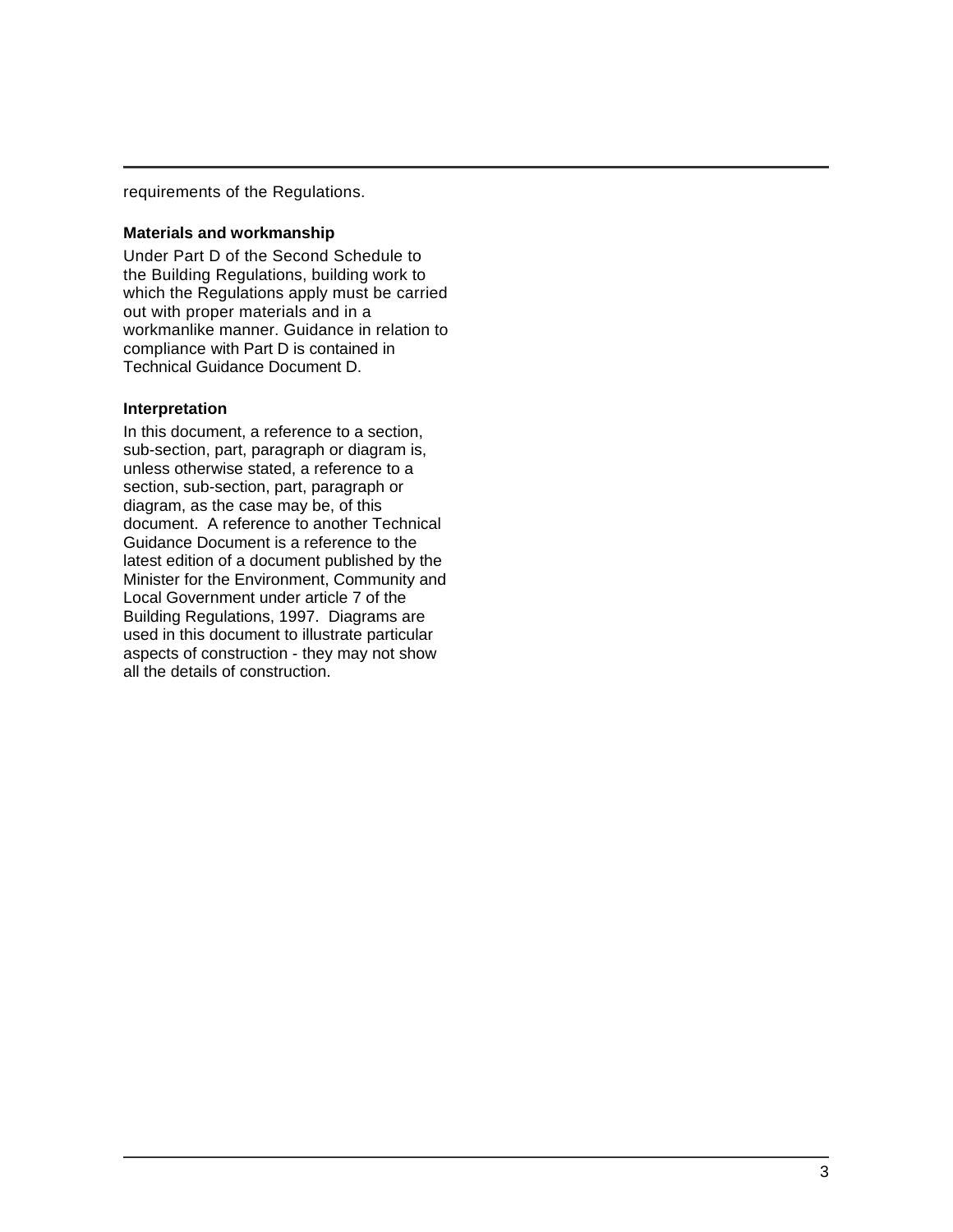### Stairways, Ladders, Ramps and Guards

#### **Part K - The Requirement**

Part K of the Second Schedule to the Building Regulations 1997 to 2014 provides as follows:

| Stairways, ladders and ramps.       | K1             | Stairways, ladders and ramps shall be such as to afford<br>safe passage for the users of a building.                                                                                                                          |
|-------------------------------------|----------------|-------------------------------------------------------------------------------------------------------------------------------------------------------------------------------------------------------------------------------|
| Protection from falling.            | K <sub>2</sub> | In a building the sides of every floor, balcony and every<br>part of a roof to which people normally have access,<br>and sunken areas connected to a building, shall be<br>guarded to protect users from the risk of falling. |
| Vehicle ramps, floors and roofs. K3 |                | In a building, the sides of every vehicle ramp and every<br>floor and roof to which vehicles have access shall be<br>guarded against the risk of vehicles falling therefrom.                                                  |
| Application of this Part.           |                | K4 The requirements of this Part apply to stairways,<br>ladders and ramps which form part of the<br>structure of a building.                                                                                                  |

This Technical Guidance Document is divided into two sections.

Section 1 relates to the Requirement K1 and is divided into two parts.

Sub-section 1.1 deals with stairways and ladders and sub-section 1.2 deals with ramps.

Section 2 relates to the Requirements K2 and K3.

This Document refers to safety glazing in the context of stairways, ramps and guards. For general advice in relation to safety glazing, refer to Technical Guidance Document D.

Technical Guidance Document K provides guidance on the minimum provisions to satisfy the requirements of K1 to K3 for noncomplex buildings. However, those involved in the design and construction of complex buildings should pay particular attention to the safety of stairways, ladders, ramps and guards in such buildings. In this regard, a list of useful references is given at the end of this document.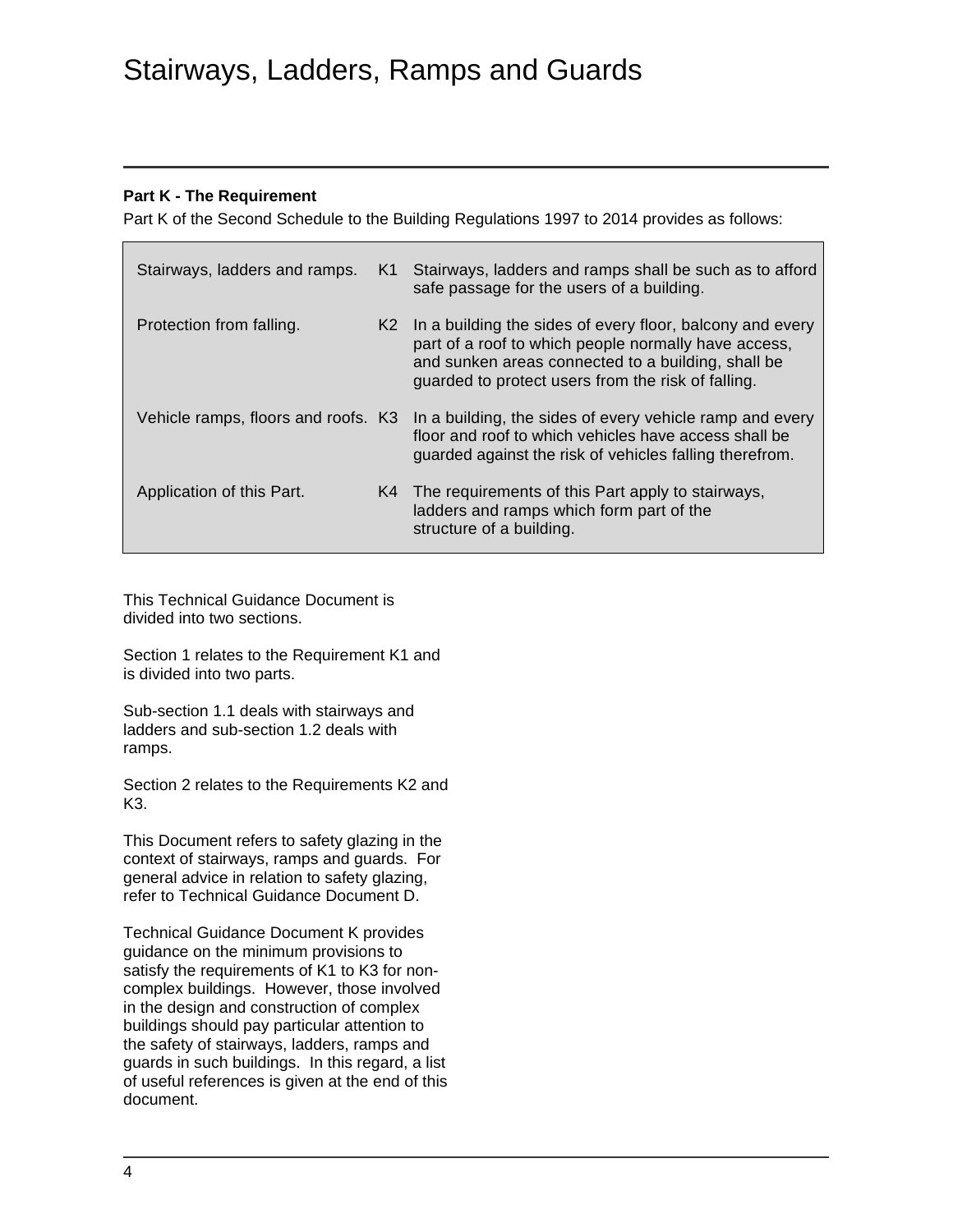Stairways, ladders and ramps. K1 Stairways, ladders and ramps shall be such as to afford safe passage for the users of a building.

#### **Introduction**

**1.0** Requirement K1 applies to the design and construction of stairways, ladders and ramps. It does not apply to steps or access routes outside a building other than the circumstances set out in paragraph 1.1.3.

Additional requirements may be necessary for access routes which form part of:-

- (i) means of escape in case of fire (see Technical Guidance Document B);
- (ii) means of access for people with disabilities (see Technical Guidance Document M).

Reference should be made to Technical Guidance Document D for guidance in relation to manufacturing and other tolerances applicable to building components generally.

#### **Sub-section 1.1 Stairways and Ladders**

**1.1.1** Paragraphs 1.1.2 to 1.1.20 give some guidance on good practice insofar as it relates to non-complex buildings of normal design and construction.

**1.1.2** In this sub-section –

"flight" means the part of a stairway or ramp between landings;

"going" means the horizontal distance between the nosing of a tread and the nosing of the tread or landing next above it;

"pitch" means the angle between the pitch line and the horizontal;

"rise" means the vertical distance between the top of a tread and the top of the tread, landing or ramp next above or below it;

"stairs" means a succession of steps and landings that make it possible to pass on foot to other levels;

"tapered step" means a step, the nosing of which is not parallel to the nosing of the step or landing next above it;

"tread" means the upper surface of a step.

**1.1.3** In the case of steps immediately outside an external door of a building (i.e. part of the building):

- (a) where there are three steps or less, only the recommendations in Table 1 and par. 1.1.4 apply; and
- (b) where there are more than three steps, all the provisions of this sub-section apply.

For accessible stepped approaches to building entrances, see Technical Guidance Document M – Access and Use.

#### **Rise, Going and Pitch**

**1.1.4** In any stairs –

- (a) all of the steps should be of appropriate dimensions and be of suitable construction,
- (b) all steps should have the same rise,
- (c) all parallel steps should have the same going,
- (d) all tapered steps should have the same going.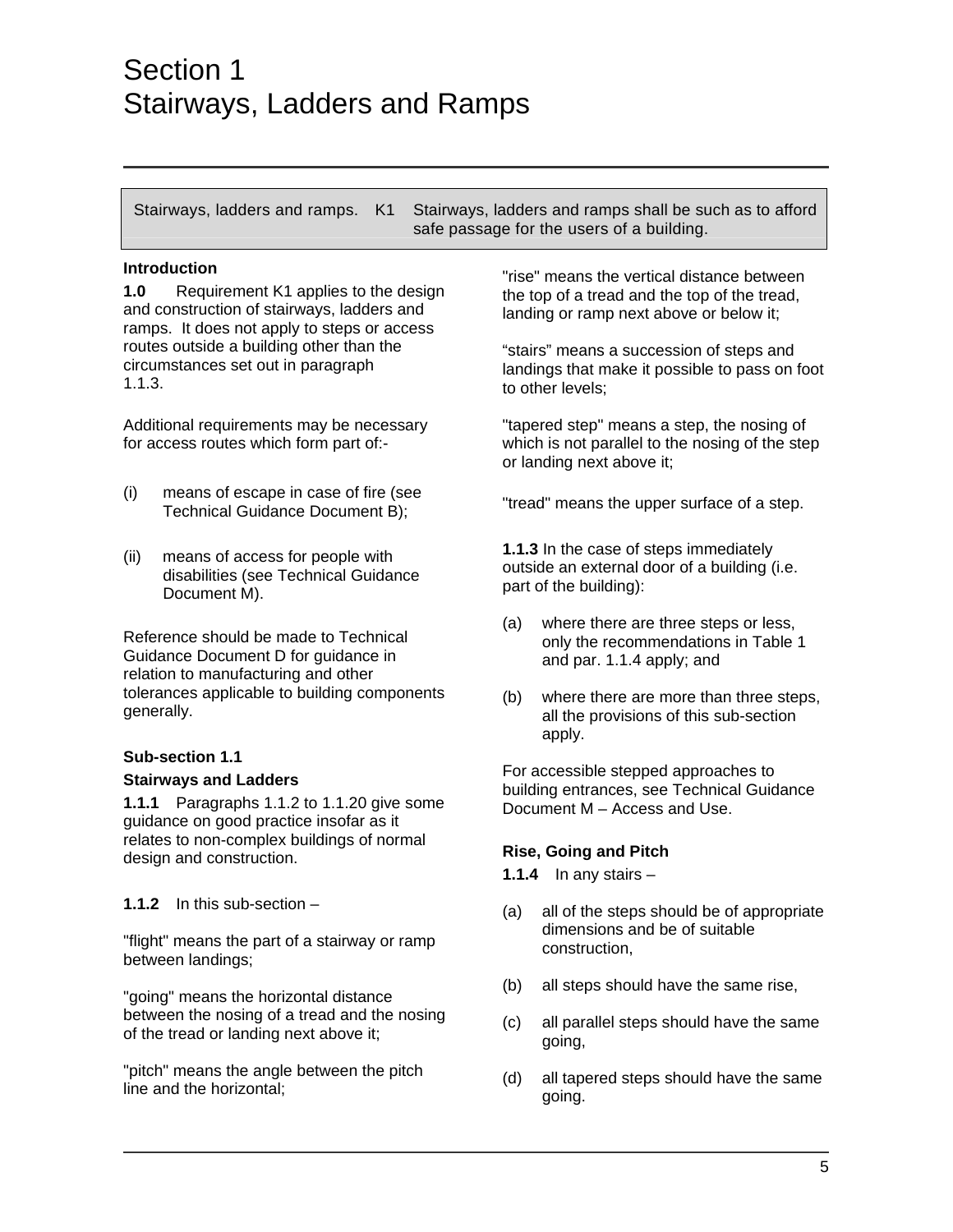Diagram 1 shows how to measure the rise and going of a step.



Table 1 contains recommendations on maximum rise, minimum going, maximum pitch, and optimum values in each case based on I.S. 158:1987 and BS 5395-1:2010.

| Table 1                                                                                                                                                          | Rise, going and pitch |      |                |         |                              | Par. 1.1.4 |
|------------------------------------------------------------------------------------------------------------------------------------------------------------------|-----------------------|------|----------------|---------|------------------------------|------------|
| <b>Stairs</b>                                                                                                                                                    | $Rise(R)$ (mm)        |      | Going (G) (mm) |         | Pitch (degrees) <sup>4</sup> |            |
|                                                                                                                                                                  | Optimum               | Max. | Min.           | Optimum | Optimum                      | Max.       |
| Private <sup>1</sup>                                                                                                                                             | 175                   | 220  | 220            | 250     | 35                           | 42         |
| Semi-public <sup>2</sup>                                                                                                                                         | 165                   | 190  | 250            | 300     | 31                           | 38         |
| Public $3$                                                                                                                                                       | 150                   | 180  | 280            | 300     | 27                           | 33         |
| Note:                                                                                                                                                            |                       |      |                |         |                              |            |
| Private stairs means stairs used by a limited number of people who are generally very familiar<br>1.<br>with the stairs, e.g. the internal stairs in a dwelling. |                       |      |                |         |                              |            |

2. Semi-public stairs means stairs used by larger numbers of people, some of whom may be unfamiliar with the stairs, e.g. in factories, offices, shops, common stairs serving more than one dwelling or apartment.

- 3. Public stairs means stairs used by large numbers of people at one time, e.g. in places of public assembly.
- 4. To ensure that the steps are suitably proportioned and comfortable to use, the rise and the going should be considered together. For comfortable gait the sum of twice the rise plus the going (2R+G) should be between 550 mm and 700 mm with an optimum of 600 mm.
- 5. For stairs, which are intended to satisfy the needs of ambulant disabled people see Technical Guidance Document M – Access and Use.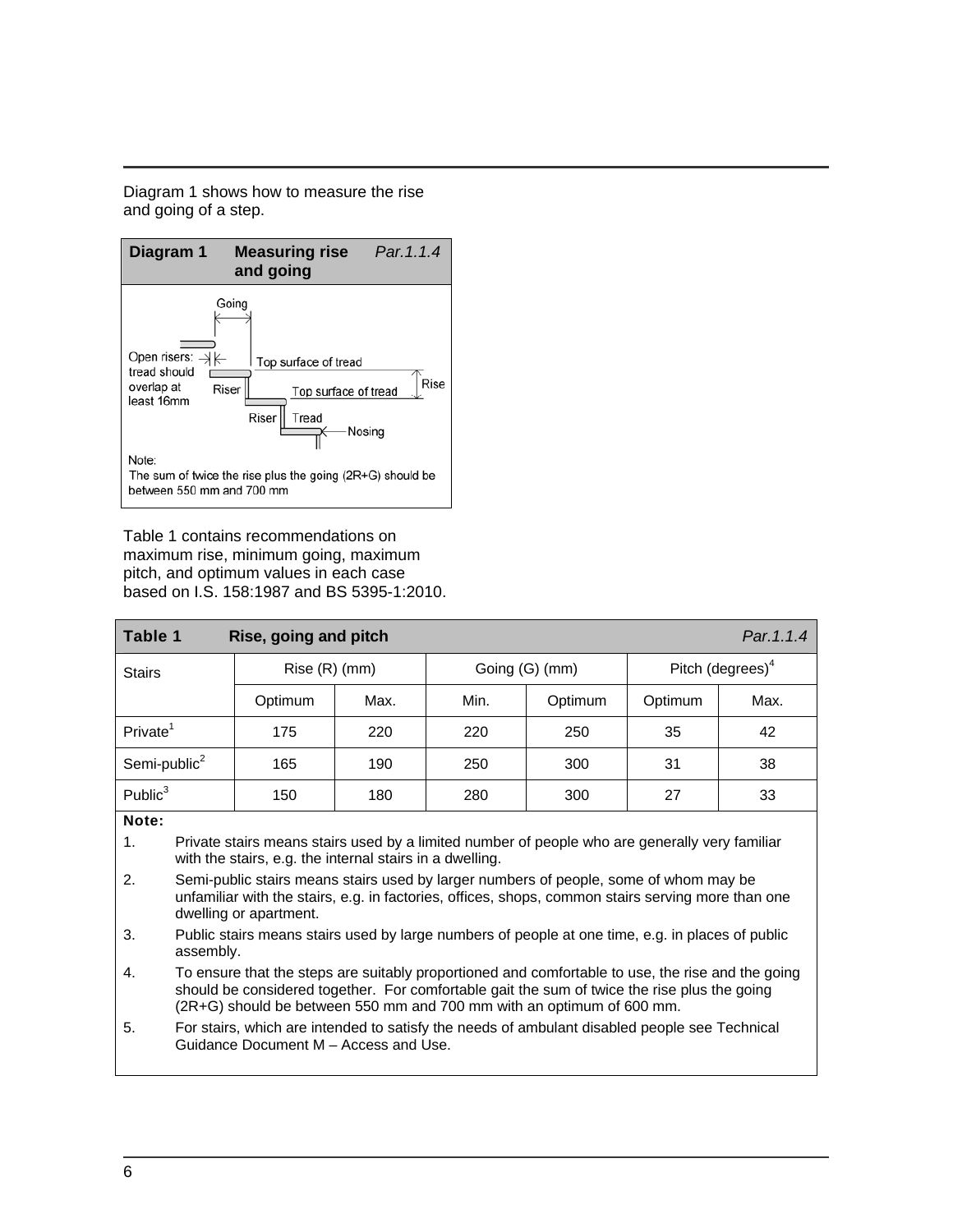**1.1.5** Any series of three risers or less occurring at a change of level in a floor, balcony or roof and such like, need only comply with Table 1 and par. 1.1.4. The other provisions of this sub-section do not apply in such cases.

**1.1.6** The varying tread width of a tapered step can cause people to misjudge distances and can lead to falls. For this reason, the use of tapered steps should be avoided. If it is necessary to use them, they should preferably be situated at the bottom of the stairs.

Public stairs should not contain tapered steps.

Where consecutive treads are used, a uniform going should be maintained. For tapered treads, the going should conform with par. 1.1.4 when measured as follows:

- (a) if the flight is narrower than 1000 mm, measured in the middle, and
- (b) if the flight is 1000 mm or wider, measured 270 mm from each side.

In addition, the going at the narrow end should be a minimum of 75 mm (see Diagram 2).

#### **Construction of steps**

**1.1.7** Steps should have level treads. Steps may have open risers but in such cases the nosing of any tread should overlap, on plan, the back edge of the tread next below it by at least 16 mm (see Diagram 1). For steps suitable for ambulant disabled people refer to Technical guidance Document M – Access and Use.

**1.1.8** A stairway with open risers should be constructed so that a 100 mm diameter sphere cannot pass through the opening between adjacent treads, unless the stairway is unlikely to be used by children under five years old.



#### **Headroom**

**1.1.9** Headroom over the whole width of any stairs, measured as shown in Diagram 3, should generally be not less than 2 m. In the conversion of a loft where space is limited, headroom measured at the centre of the stairs should be not less than 1.9 m but may reduce to not less than 1.8 m at the side of the stairs if there is a minor projection.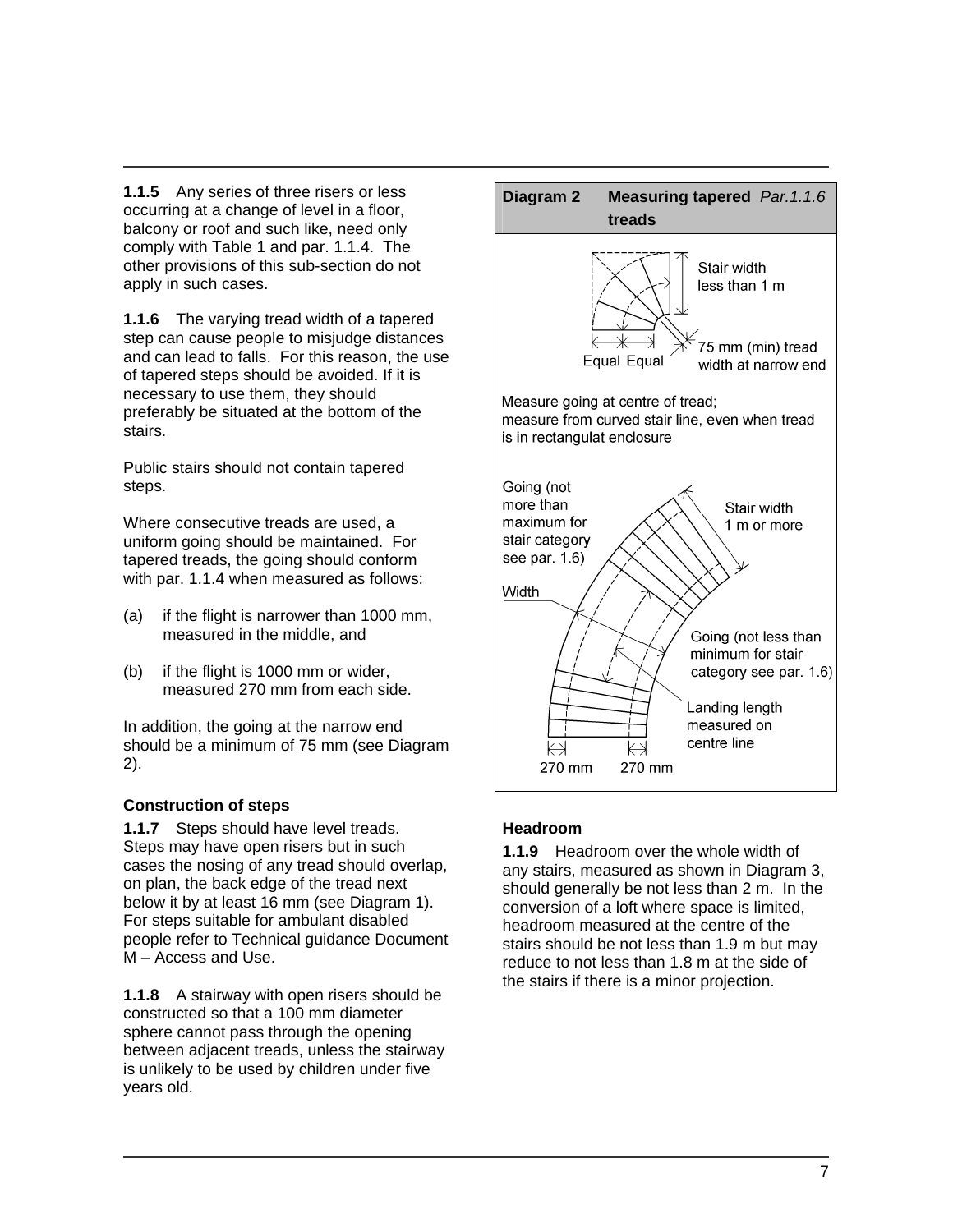

#### **Widths of Stairs**

**1.1.10** Private stairs should have a clear width of not less than 800 mm however; in certain circumstances they may need to be wider (See Technical Guidance Document M – Access and Use, Section 3.3.2.2).

In the case of semi-public and public stairways, designers should bear in mind the requirements for stairs which:

- (a) form part of a means of escape, reference should be made to Technical Guidance Document B – Fire Safety;
- (b) provide access suitable for ambulant disabled people, reference should be made to Technical Guidance Document M – Access and Use.

#### **Length of Flights**

**1.1.11** There should not be more than sixteen risers in any one flight. A flight containing one or two risers in private stairs should be situated at the bottom of the stairs. For stairs suitable for use by ambulant disabled people, see guidance in Technical Guidance Document M – Access and Use.

**1.1.12** In places of assembly to which large numbers of people have resort, there should be no more than two consecutive flights each having a maximum of twelve risers, without a change in direction of at least 30° between flights (see Diagram 4).



#### **Landings**

**1.1.13** A level landing should be provided at the top and bottom of every flight except that a landing may not be necessary between a flight and a door if the total rise of the flight is not more than 600 mm and the door slides or opens away from the steps. The landing may include part of a floor. The width and going of the landing should be at least as great as the smallest width of the flight.

**1.1.14** Landings should be clear of permanent obstruction. A door opening on to a landing should be so positioned that there will be a clear space of at least the full width of the flight between the door swing and the flight. In the case of private stairs, the landing at the bottom of a flight may be reduced in length provided a clear space of at least 400mm is maintained between the flight and the door swing (see Diagram 5 for examples).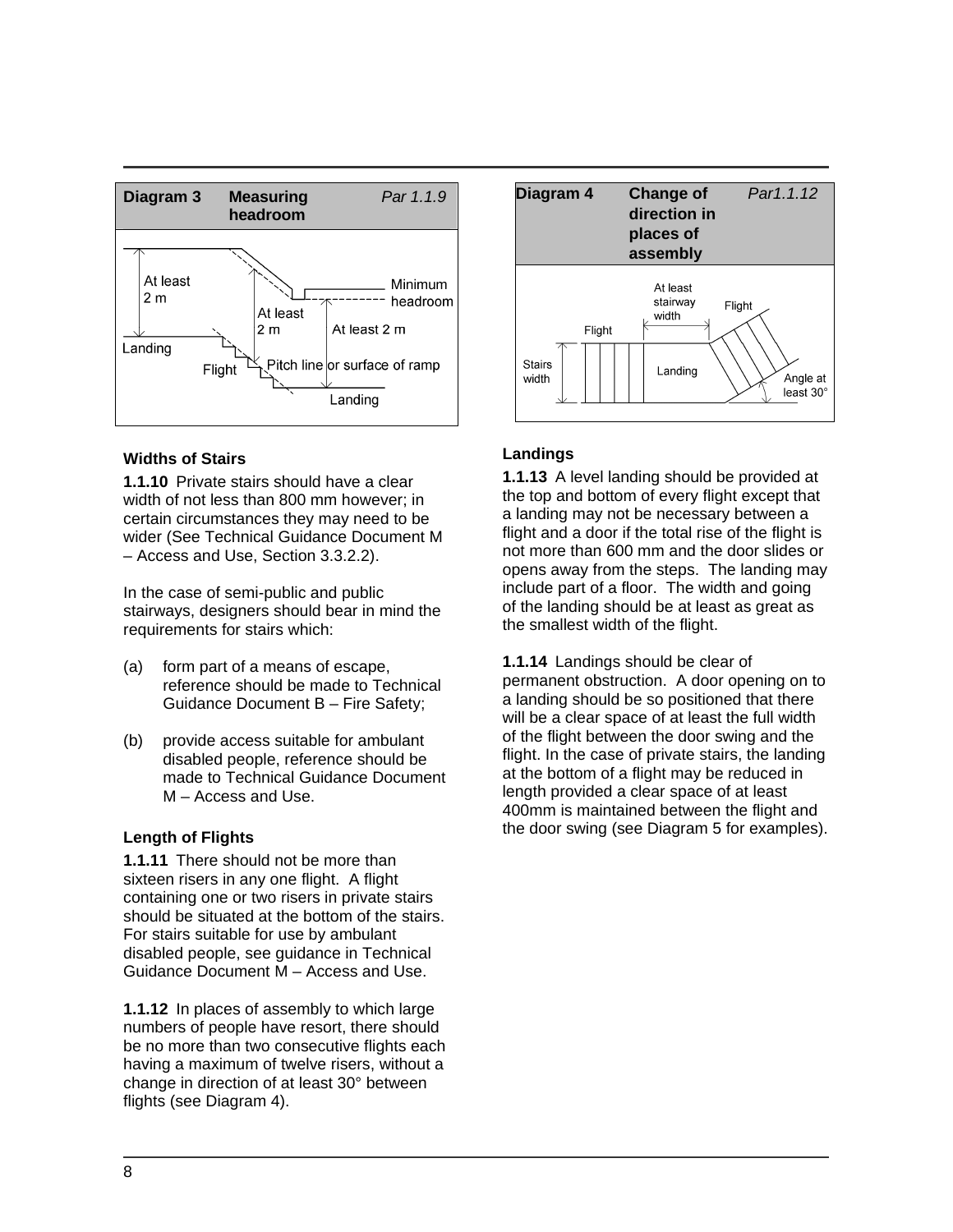

#### **Loft Conversions**

**1.1.15** Spiral stairs with goings less than recommended in Table 2 of BS 5395 Part 2: 1984 and alternating tread stairs would not normally be regarded as acceptable. However, they may be considered in the conversion of a loft where space is limited i.e. where there is not enough space to accommodate stairs satisfying par. 1.1.1 to 1.1.14 above and the stairs serves only accommodation which will be used infrequently and, where the accommodation includes only one habitable room. Alternating tread stairs should be in straight flights, have handrails on both sides and the treads should have slip resistant surfaces. The goings and rises for the wider parts of the steps should comply with par. 1.1.4.

#### **Fixed Ladders**

**1.1.16** A fixed ladder should have fixed handrails on both sides. It should not be used as the primary access to a habitable room.

#### **Handrails**

**1.1.17** Stairs should have a handrail on at least one side if it is 1000 mm wide or less. It should have a handrail on both sides if it is wider. The top surface of the handrail should be between 900 mm and 1000 mm measured vertically above the pitch line, and between 900 mm and 1100 mm above the landing, Handrails should give firm support. A handrail may form the top of the guarding if the height is suitable (refer to Diagram 6). The handrail should be so constructed and fitted as to be capable of being readily gripped by hand and safely used. Handrails may not be necessary beside the two bottom steps of private stairs.

#### **Guarding**

**1.1.18** Stairs should be guarded at the sides (see Diagram 6), except where the total rise is no more than 600 mm, in which case guarding may not be essential. Suitable guarding would include a wall, screen (including glazing), railing or balustrade.

**1.1.19** Guarding should be designed and built in such a way that it does not present unacceptable risks of accidents in service. Where guarding contains glazing, it should be safety glazing in accordance with the recommendations of BS 6262-4: 2005. In buildings which are likely to be used by children under five years old, guarding should be so constructed that a 100 mm diameter sphere cannot pass through any openings in the guarding. Guarding should not be readily climbable and should be designed in such a way as to discourage young children from climbing it. Features in the guarding that might provide a foothold should be avoided e.g. horizontal rails.

Where a cut string is used, the triangular space formed by tread and riser is allowable, provided the bottom edge of the guarding is not more than 50 mm above the nosing line. The triangular space formed by the tread and riser is not allowable to stairs in dwellings and common stairs in blocks of flats.

**1.1.20** The appropriate heights and strength of guarding is set out in Diagram 6.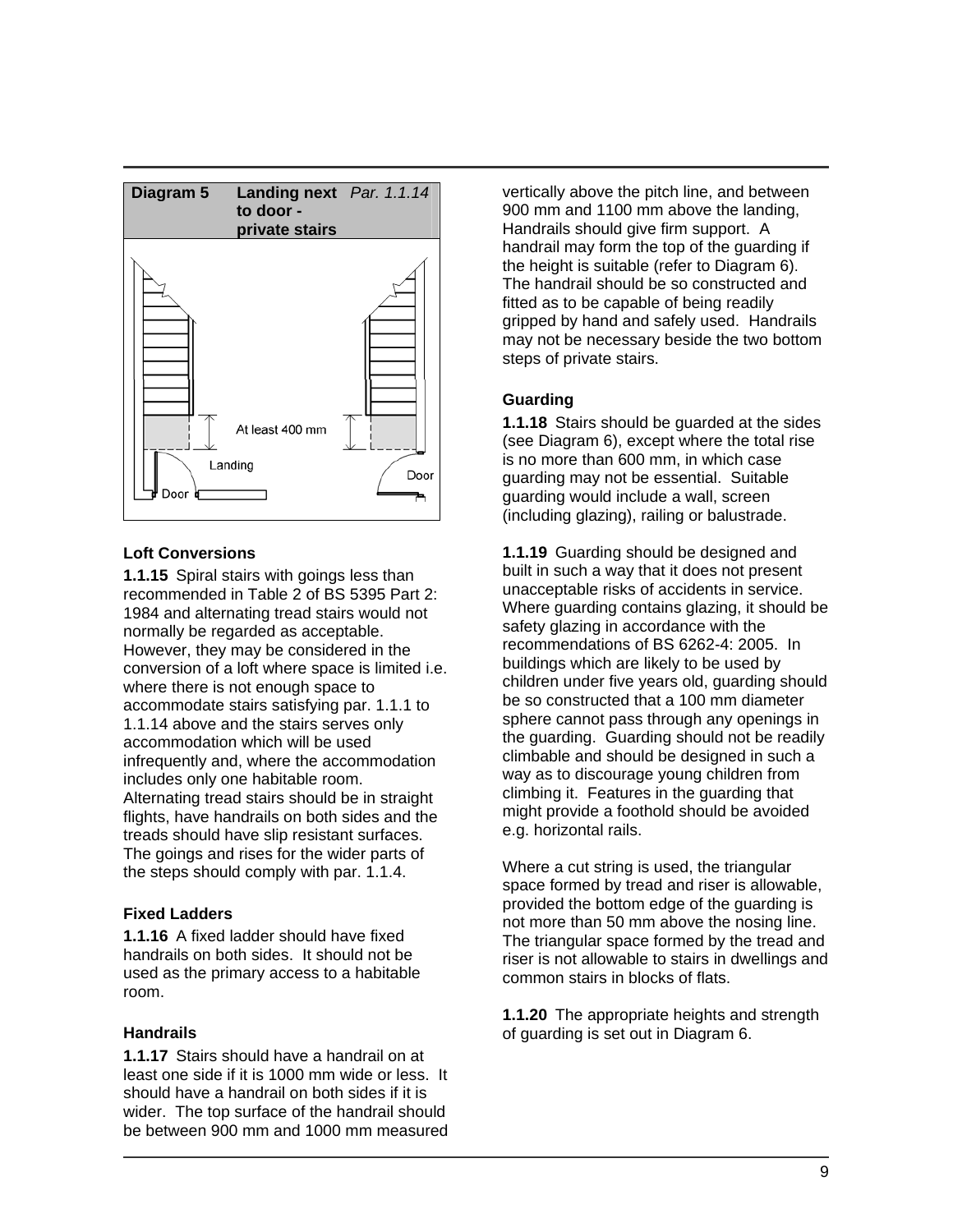#### **Further Guidance**

**1.1.21** Further guidance on stairways and ladders is given in the following:- IS 158: 1987 Closed String Wood Stairs

BS 5395-1: 2010 Stairs, Part 1, Code of practice for the design of straight stairs and winders;

BS 5395-2: 1984 Stairs, ladders and walkways, Part 2 Code of practice for the design of helical and spiral stairs;

BS 5395-3: 1985 Stairs, ladders and walkways, Part 3 Code of practice for the design of industrial type stairs, permanent ladders and walkways;

BS 6180: 2011 Barriers in and about buildings, Code of practice;

I.S. EN 1991-1-1:2002 Eurocode 1: Actions on structures – Part 1-1: General actions – densities, self-weight, imposed loads for buildings (including Irish National Annex 2005)

I.S. EN 14975:2006+A1:2010 Loft ladders. Requirements, marking and testing.

#### **Sub-section 1.2**

#### **Ramps**

**1.2.1** A ramp should be so constructed that the slope does not exceed 1:20, except in the case of an individual flight the length of which is not greater than 10 m, when the slope may be greater. Under no circumstances should the slope exceed 1:12.

**1.2.2** Ramps and their landings should have clear headroom throughout of at least 2000 mm (see Diagram 3).

**1.2.3** A ramp should be clear of permanent obstructions. A door should not swing across the sloping part of any ramp.

**1.2.4** Ramps should have a clear width of not less than 800 mm. Further guidance on the width of ramps is provided in Technical Guidance Document B - Fire Safety and

Technical Guidance Document M – Access and Use.

**1.2.5** A ramp less than 1000 mm wide should have a handrail on at least one side. It should have a handrail on both sides if it is wider. Handrails should be at a height of between 900 mm and 1000 mm, measured vertically, and give firm support. A handrail may form the top of a guarding if the height is suitable. The handrail should be so constructed and fitted as to be capable of being readily gripped by hand and safely used.

For handrails on ramps providing access for people with disabilities refer to Technical Guidance Document M – Access and Use.

**1.2.6** A landing should be provided at the top and bottom of every ramp. Landings should be level, except where they are formed by the ground, in which case they may slope up to 1:50 provided that the ground is suitably paved. A landing may include part of a floor. The width and length of the landing should be at least as great as the smallest width of the ramp and doors should open away from landings. However, a door swing may encroach on landing space at the bottom of the ramp in a dwelling as described in par. 1.1.14.

**1.2.7** Ramps and their landings should be guarded at the sides in the same way as stairs (see pars. 1.1.18 to 1.1.20).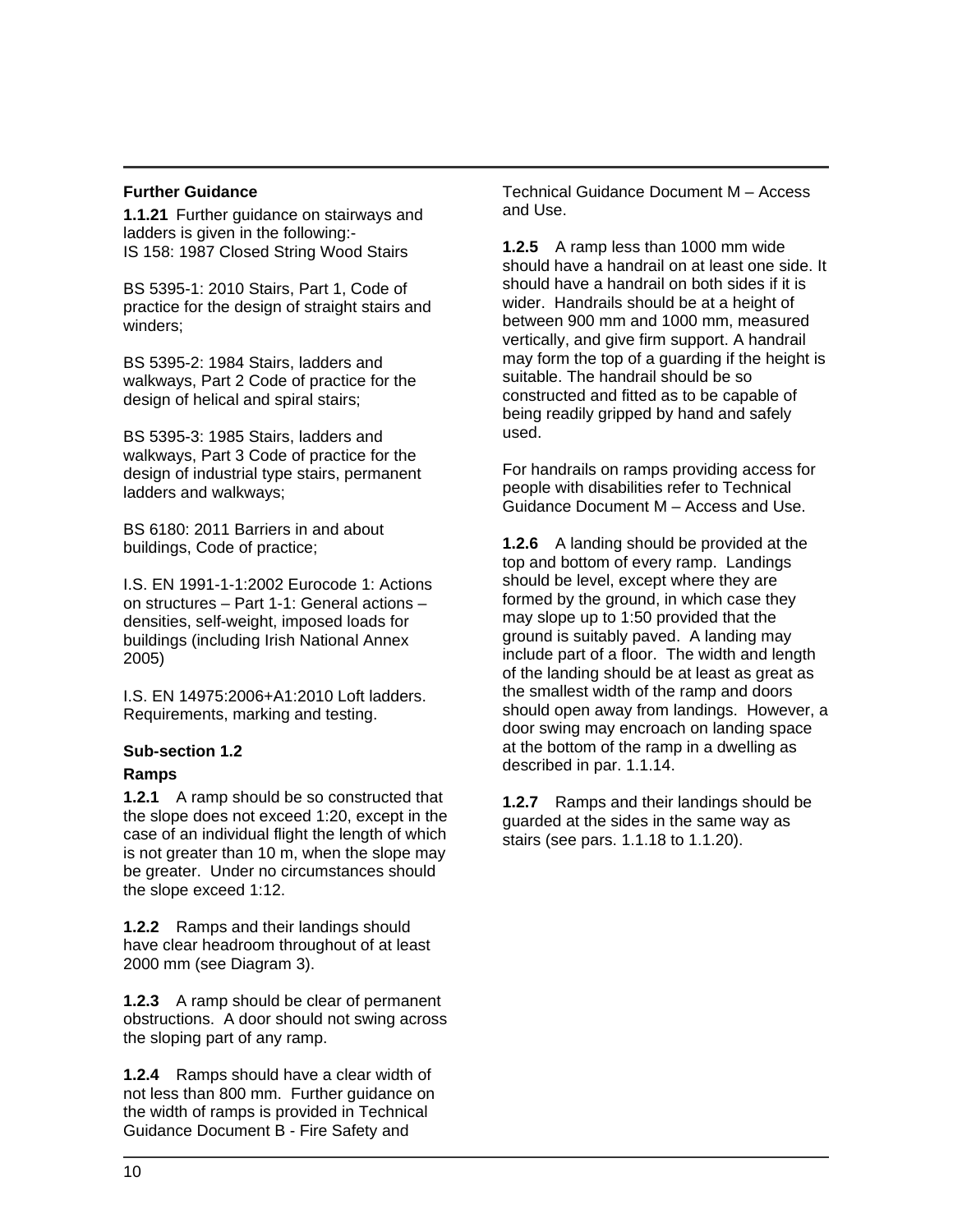| Diagram 6                                                                                                  | <b>Guarding design</b>                        |                                     |                                                     | Par. 1.1.20 |
|------------------------------------------------------------------------------------------------------------|-----------------------------------------------|-------------------------------------|-----------------------------------------------------|-------------|
| <b>Building and location</b>                                                                               |                                               | Strength                            | Height (h)                                          |             |
| Single family<br>dwellings                                                                                 | Stairway, ramp,<br>landing                    | Refer to I.S. EN<br>$1991 - 1 - 11$ | 900 mm for all<br>elements                          | h           |
|                                                                                                            | Floor, balcony,<br>roof                       |                                     | 1100 mm                                             |             |
| Factories and                                                                                              | Stairway, ramp                                | Refer to I.S. EN                    | 900 mm                                              | h           |
| warehouses<br>(light traffic)                                                                              | Landings and<br>edges of floor                | $1991 - 1 - 11$                     | 1100 mm                                             |             |
| Other<br>residential,<br>institutional,<br>educational,<br>office and<br>public buildings                  | All locations                                 | Refer to I.S. EN<br>$1991 - 1 - 11$ | 900 mm for<br>flights,<br>elsewhere<br>1100 mm      | h           |
| Place of                                                                                                   | Within 530 mm<br>in front of fixed<br>seating | Refer to I.S. EN                    | 800 mm (h1)                                         | h2<br>h1    |
| assembly                                                                                                   | All other<br>locations                        | $1991 - 1 - 11$                     | 900 mm for<br>flights,<br>elsewhere<br>1100 mm (h2) | 530mm       |
| Retail shop                                                                                                | All locations                                 | Refer to I.S. EN<br>$1991 - 1 - 11$ | 900 mm for<br>flights,<br>elsewhere<br>1100 mm      | h           |
| Note:<br>together with the Irish National Annex (taking into account the recommendations of NA.4, as<br>1. |                                               |                                     |                                                     |             |

necessary)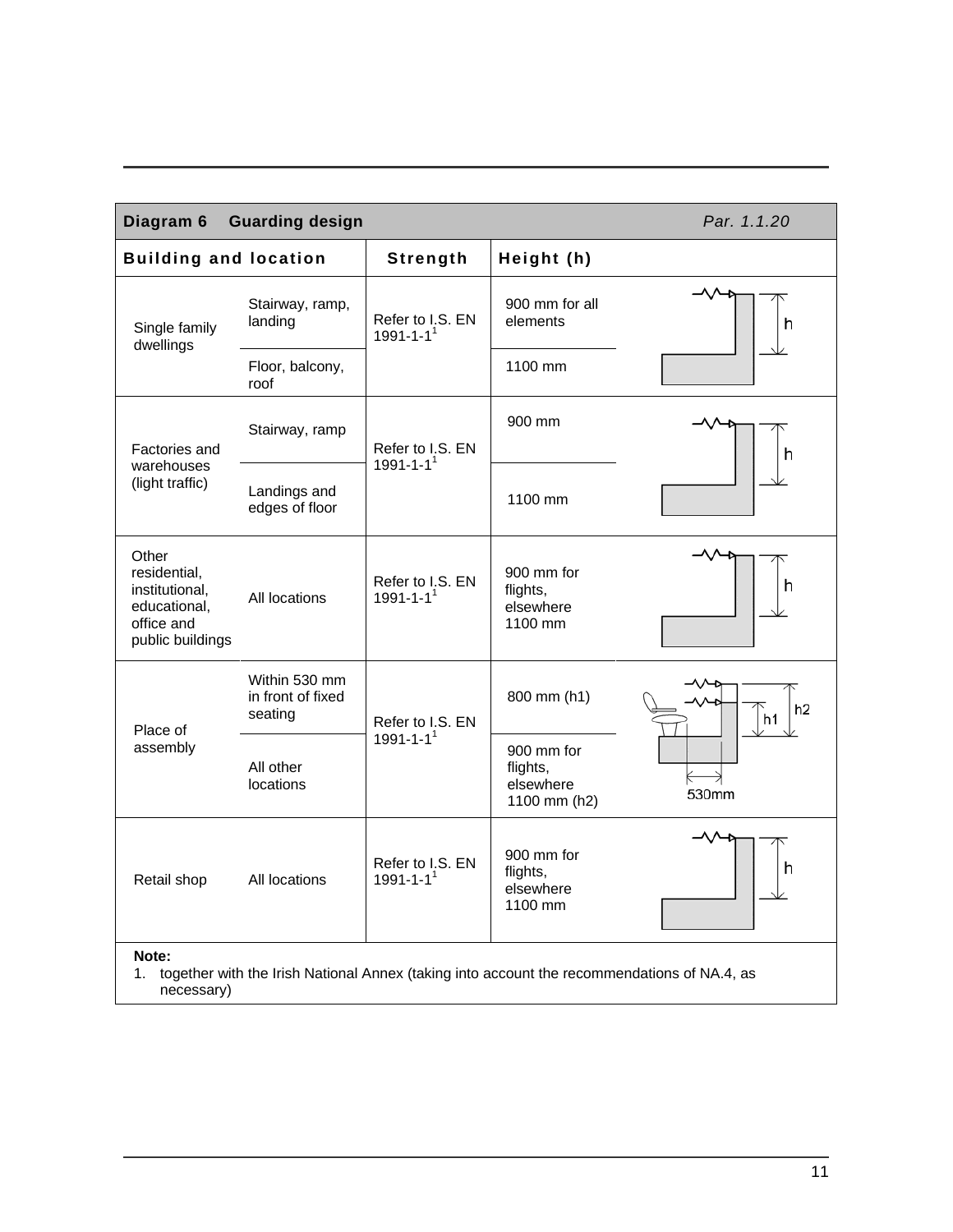### Section 2 Pedestrian and Vehicle Barriers

| Protection from falling.           | K2 In a building the sides of every floor, balcony and every part of<br>a roof to which people normally have access, and sunken<br>areas connected to a building, shall be guarded to protect<br>users from the risk of falling. |
|------------------------------------|----------------------------------------------------------------------------------------------------------------------------------------------------------------------------------------------------------------------------------|
| Vehicle ramps, floors<br>and roofs | K3 In a building, the sides of every vehicle ramp and every<br>floor and roof to which vehicles have access shall be guarded<br>against the risk of vehicles falling therefrom.                                                  |

#### **Introduction**

**2.1** Paragraphs 2.2 to 2.9 give some guidance on good practice insofar as it relates to non-complex buildings of normal design and construction.

#### **Pedestrian Guarding**

**2.2** Guarding should be provided to the sides of any part of a raised floor, gallery, balcony, roof or any other place to which people have access (unless access is only for the purpose of maintenance or repair). Guarding should also be provided to the sides of raised floors of vehicle parks in buildings, ramps used for vehicle access, sunken areas connected to buildings and any similar area where it is necessary for the safety of persons in or about a building. Guarding may not be essential where the total difference in levels is 600 mm or less.

Guarding need not be provided to places such as a loading bay or a stage where it would be incompatible with normal use.

**2.3** Suitable guarding would include a wall, screen (including glazing), railing, parapet or balustrade. Guarding should be at least the height shown in Diagram 6 and should be capable of resisting the force given in I.S. EN 1991-1-1 together with the Irish National Annex (taking into account the recommendations of NA.4, as necessary), and applied at the height shown.

**2.4** Guarding should be provided for any window, the sill of which is more than 1400 mm above external ground level and is less than 800 mm in height above internal floor level (see Diagram 7).

Where a window is capable of being opened, special care must be taken to ensure that the guarding must remain in place and effective at all times.

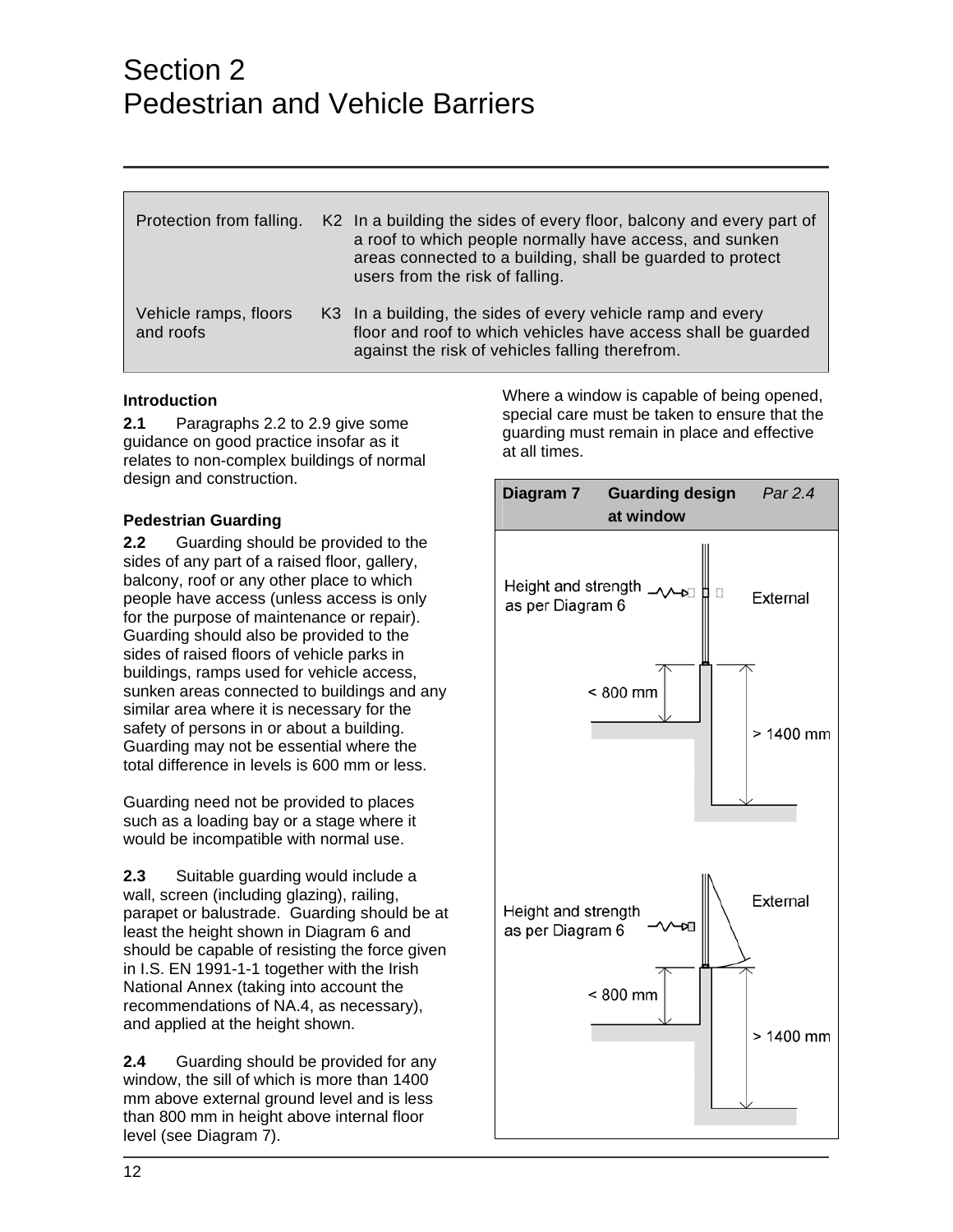**2.5** Guarding should be designed and built in such a way that it does not present unacceptable risks of accidents in service. Where guarding contains glazing, it should be in accordance with the recommendations of BS 6262 - 4: 2005 Glazing for Buildings - Part 4: Code of practice for safety related to human impact (see Diagram 8).



**2.6** In buildings which are likely to be used by children under five years old, guarding should be so constructed that a 100 mm diameter sphere cannot pass through any openings in the guarding. Guarding should not be readily climbable and should be designed in such a way as to discourage young children from climbing it. Features in the guarding that might provide a foothold should be avoided e.g. horizontal rails etc.

#### **Prevention of falls from windows**

**2.7** In dwellings where a window has an opening section through which a person may fall, (having particular regard to children under five years old), and is more than 1400 mm above external ground level, suitable safety restrictors should be provided (see Diagram 9).

Safety restrictors should restrain the window sufficiently to prevent such falls. Restrictors can be either an integral part of the window operating gear or separate items of hardware which can be fitted to a window at the time of manufacture or at installation. Restrictors should operate so that they limit the initial movement of an opening section to not more than 100 mm.

**Note:** Lockable handles or restrictors, which can only be released by removable keys or other tools, should not be fitted to window opening sections required for escape purposes (see TGD B Fire Safety).



#### **Vehicle barriers**

**2.8** If vehicles have access to a floor, roof or ramp which forms part of a building, barriers should be provided to any edges which are level with or above the floor or ground or any other route for vehicles (see Diagram 10).

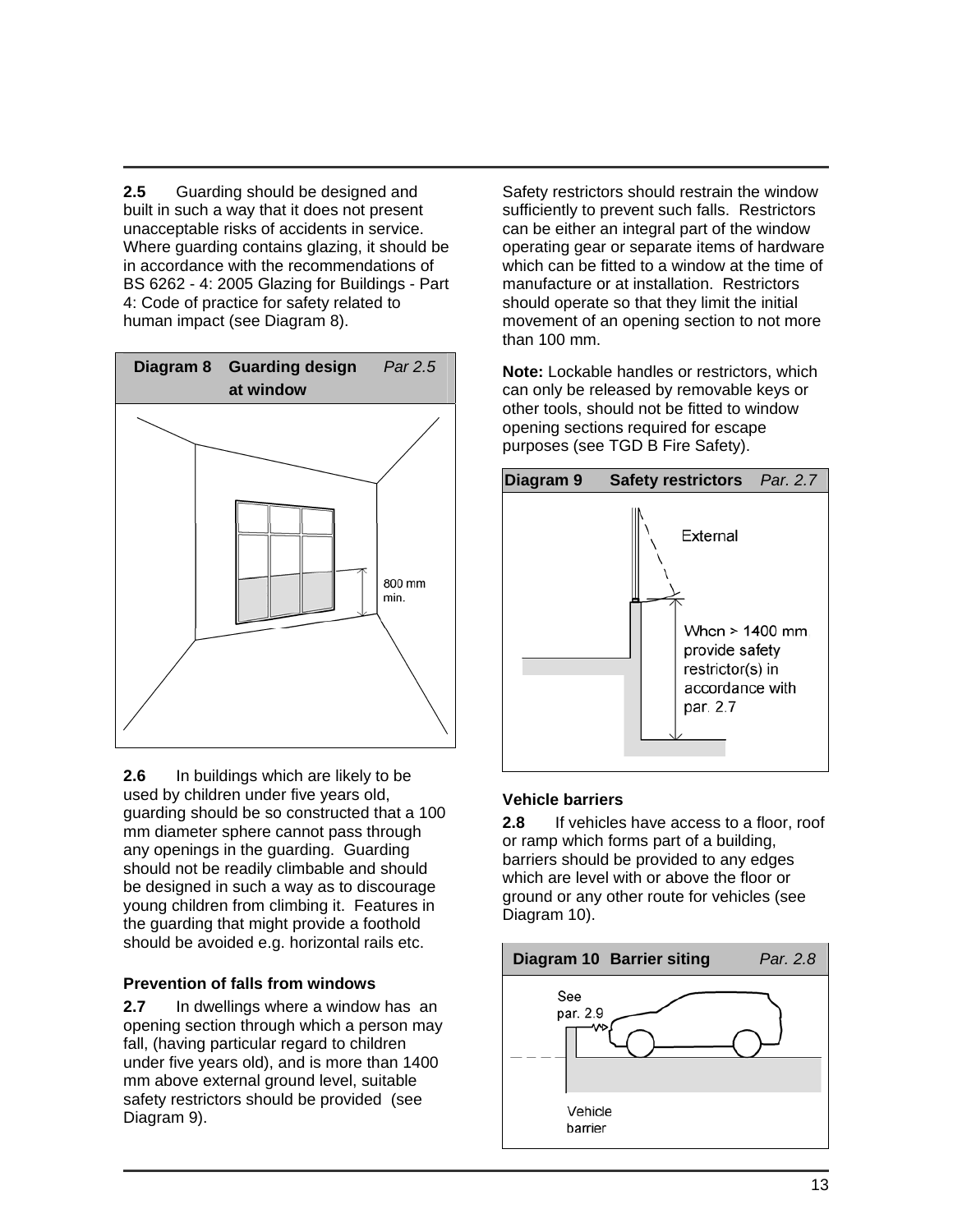**2.9** Any wall, parapet, balustrade or similar obstruction may serve as a barrier. Barriers should be at least the height shown in Diagram 11.

Barriers should be capable of resisting the forces given in I.S. EN 1991-1-1 together with the Irish National Annex (taking into account the recommendations of NA.4, as necessary).

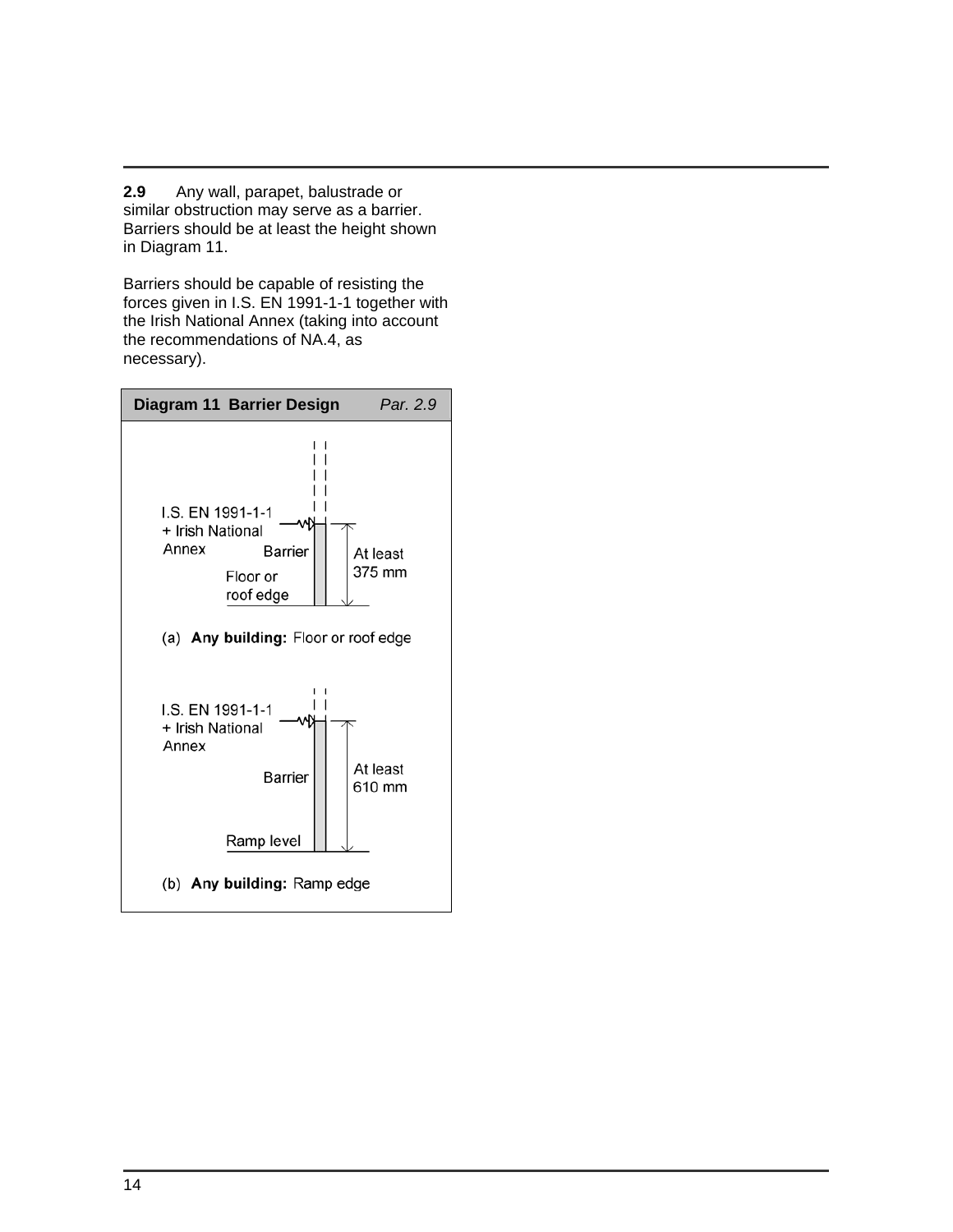### Standards and publications

I.S. 158: 1987 Closed String Wood Stairs

BS 5395-1: 2010 Stairs Code of practice for the design, of straight stairs and winders

BS 5395-2: 1984 Stairs, ladders and walkways, Part 2 Code of practice for the design of helical and spiral stairs AMD 6076, Corrigenda C2 + C3 2009

BS 5395-3: 1985 Stairs, ladders and walkways, Part 3 Code of practice for the design of industrial type stairs, permanent ladders and walkways AMD 14247

BS 6180: 2011 Barriers in and about buildings, Code of practice.

BS 6262 – 4: 2005 Glazing for Buildings - Part 4: Code of practice for safety related to human impact

I.S. EN 1991-1-1:2002 Eurocode 1: Actions on structures – Part 1-1: General actions – densities, self-weight, imposed loads for buildings (including Irish National Annex 2005)

I.S. EN 14975:2006+A1:2010 Loft ladders. Requirements, marking and testing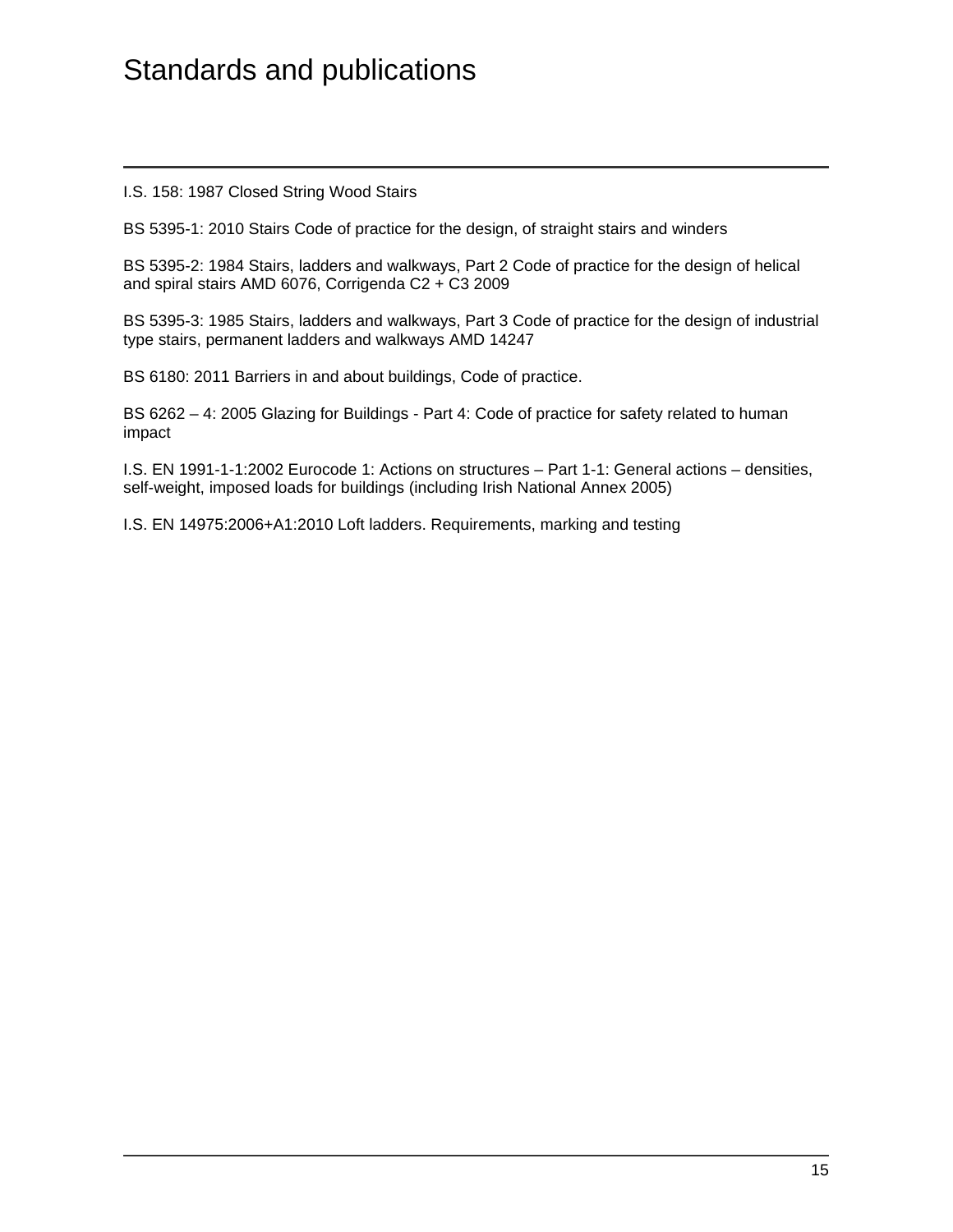## Other standards and publications

Supplementary guidance on the design of stairs to help achieve compliance with the Building Regulations – Department of the Environment, Community and Local Government (2014)

C722 Safer stairs in public places - assessment of existing stairs - CIRIA (2013)

Refurbishing stairs in dwellings to reduce the risk of falls and injuries – BRE TRUST (2013)